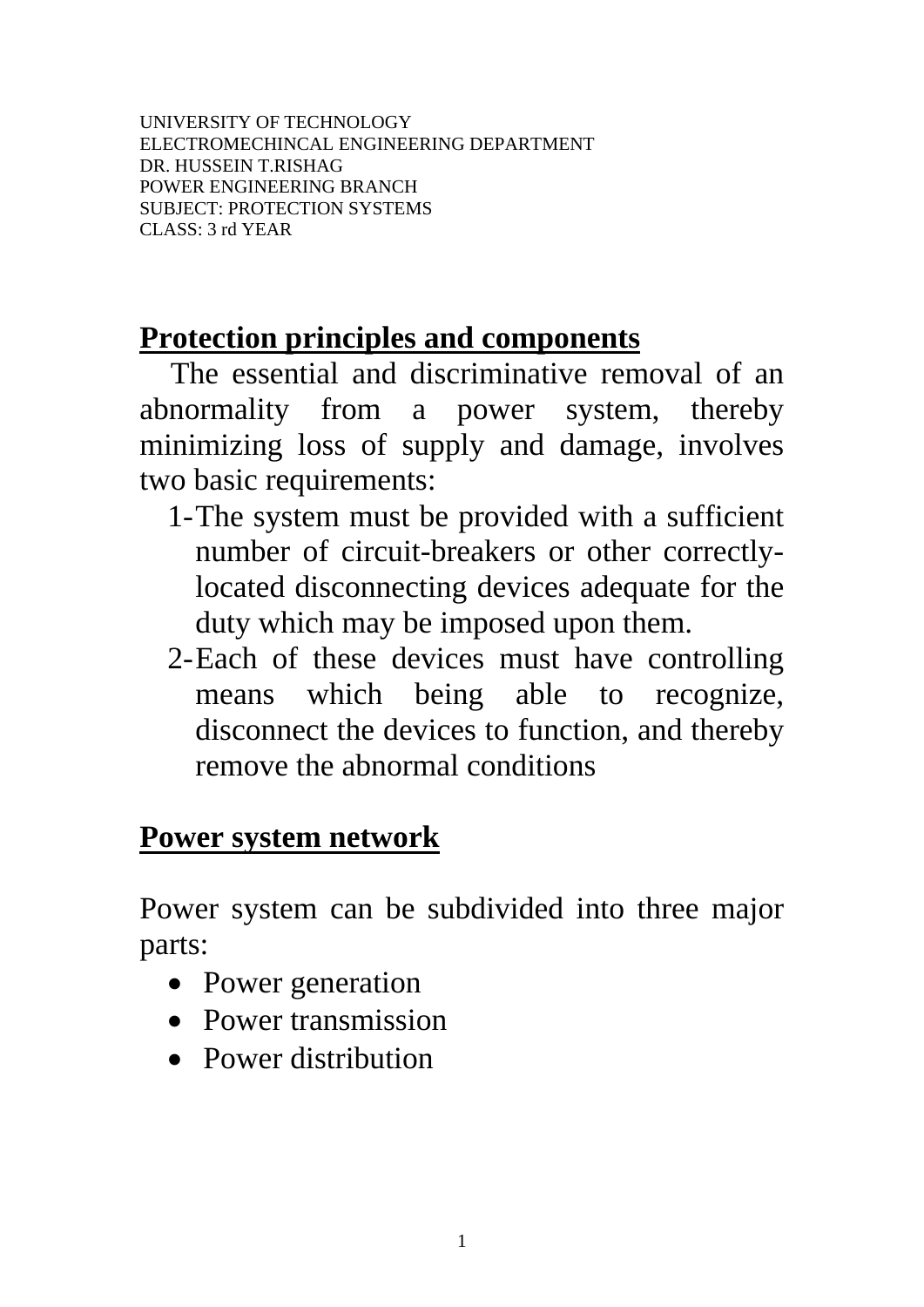#### **Faults**

### **Short circuit**

 A short circuit (sometimes abbreviated to short or s/c) in an [electrical circuit](http://en.wikipedia.org/wiki/Electrical_circuit) is one that allows a [current](http://en.wikipedia.org/wiki/Electric_current) to travel along a different path from the one originally intended. The electrical opposite of a short circuit is an ["open circuit"](http://en.wikipedia.org/wiki/Open_circuit), which is an infinite resistance between two nodes. It is common to misuse "short circuit" to describe any electrical malfunction, regardless of the actual problem.

# **Definition**

 A short circuit is an abnormal low[-resistance](http://en.wikipedia.org/wiki/Electrical_resistance) connection between two nodes of an [electrical](http://en.wikipedia.org/wiki/Electrical_circuit)  [circuit](http://en.wikipedia.org/wiki/Electrical_circuit) that are meant to be at different voltages. This results in an excessive [electric current](http://en.wikipedia.org/wiki/Electric_current) ([overcurrent\)](http://en.wikipedia.org/wiki/Overcurrent) limited only by the [Thevenin](http://en.wikipedia.org/wiki/Th%C3%A9venin%27s_theorem)  [equivalent resistance](http://en.wikipedia.org/wiki/Th%C3%A9venin%27s_theorem) of the rest of the network and potentially causes circuit damage, overheating, [fire](http://en.wikipedia.org/wiki/Fire) or [explosion](http://en.wikipedia.org/wiki/Explosion). Although usually the result of a fault, there are cases where short circuits are caused intentionally, for example, for the purpose of voltage-sensing [crowbar circuit protectors](http://en.wikipedia.org/wiki/Crowbar_%28circuit%29).

 In [circuit analysis](http://en.wikipedia.org/wiki/Circuit_analysis), the term short circuit is used by analogy to designate a zero-[impedance](http://en.wikipedia.org/wiki/Electrical_impedance) connection between two nodes. This forces the two nodes to be at the same voltage. In an ideal short

2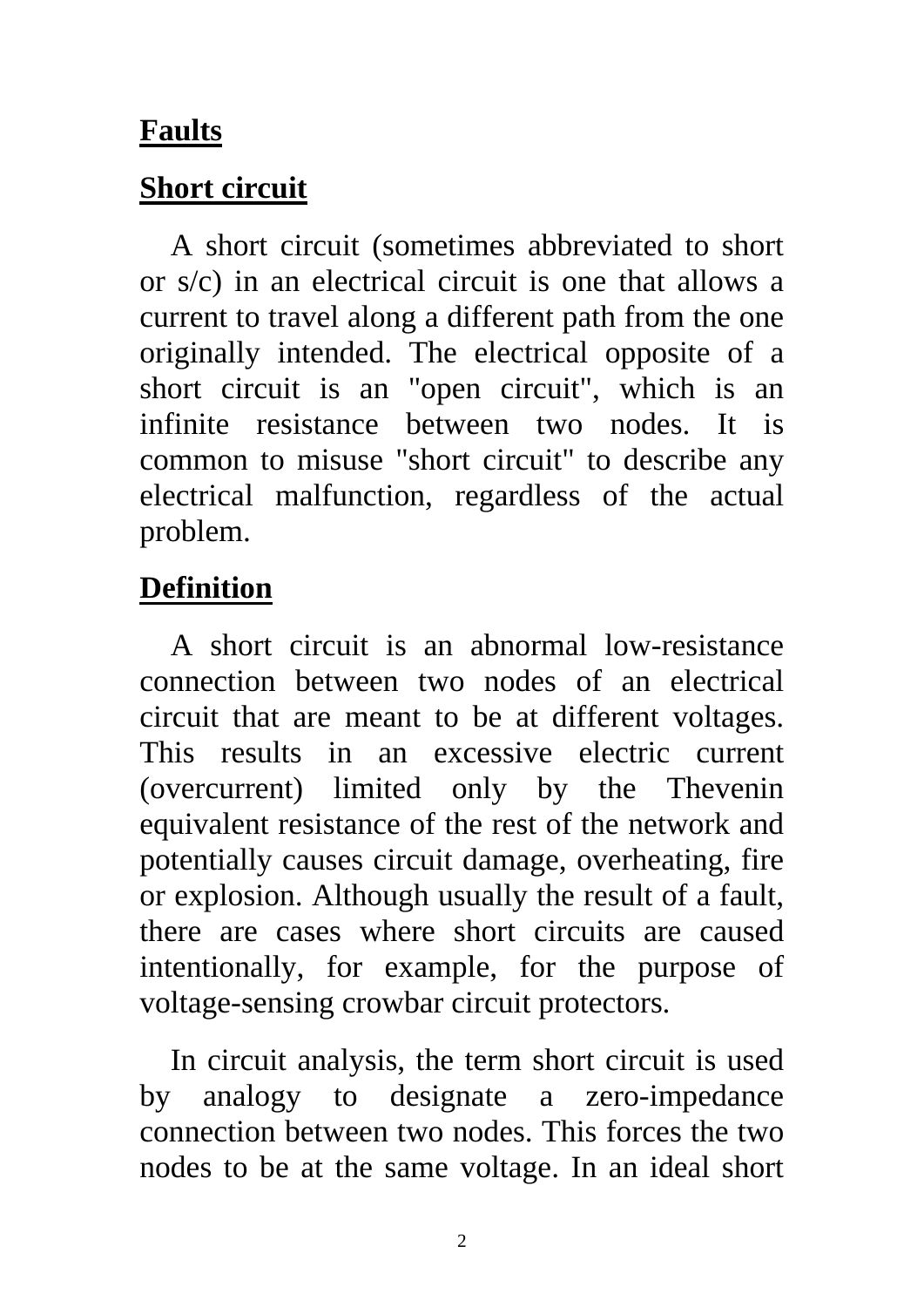circuit, this means there is no resistance and no voltage drop across the short. In simple circuit analysis, wires are considered to be shorts. In real circuits, the result is a connection of nearly zero [impedance,](http://en.wikipedia.org/wiki/Electrical_impedance) and almost no resistance. In such a case, the current drawn is limited by the rest of the circuit.

### **Examples**

 An easy way to create a short circuit is to connect the positive and negative terminals of a [battery](http://en.wikipedia.org/wiki/Battery_%28electricity%29) together with a low-[resistance](http://en.wikipedia.org/wiki/Electrical_resistance) [conductor](http://en.wikipedia.org/wiki/Electrical_conductor), like a [wire](http://en.wikipedia.org/wiki/Wire). With low resistance in the connection, a high [current](http://en.wikipedia.org/wiki/Current_%28electricity%29) exists, causing the cell to deliver a large amount of [energy](http://en.wikipedia.org/wiki/Energy) in a short time.

 A large current through a battery can cause the rapid buildup of heat, potentially resulting in an explosion or the release of [hydrogen](http://en.wikipedia.org/wiki/Hydrogen) gas and [electrolyte](http://en.wikipedia.org/wiki/Electrolyte), which can burn tissue and may be either an [acid](http://en.wikipedia.org/wiki/Acid) or a [base](http://en.wikipedia.org/wiki/Base_%28chemistry%29). Overloaded wires can also overheat, sometimes causing damage to the wire's insulation, or a fire. High current conditions may also occur with [electric motor](http://en.wikipedia.org/wiki/Electric_motor) loads under stalled conditions, such as when the impeller of an electrically driven [pump](http://en.wikipedia.org/wiki/Pump) is jammed by debris; this is not a short, though it may have some similar effects.

3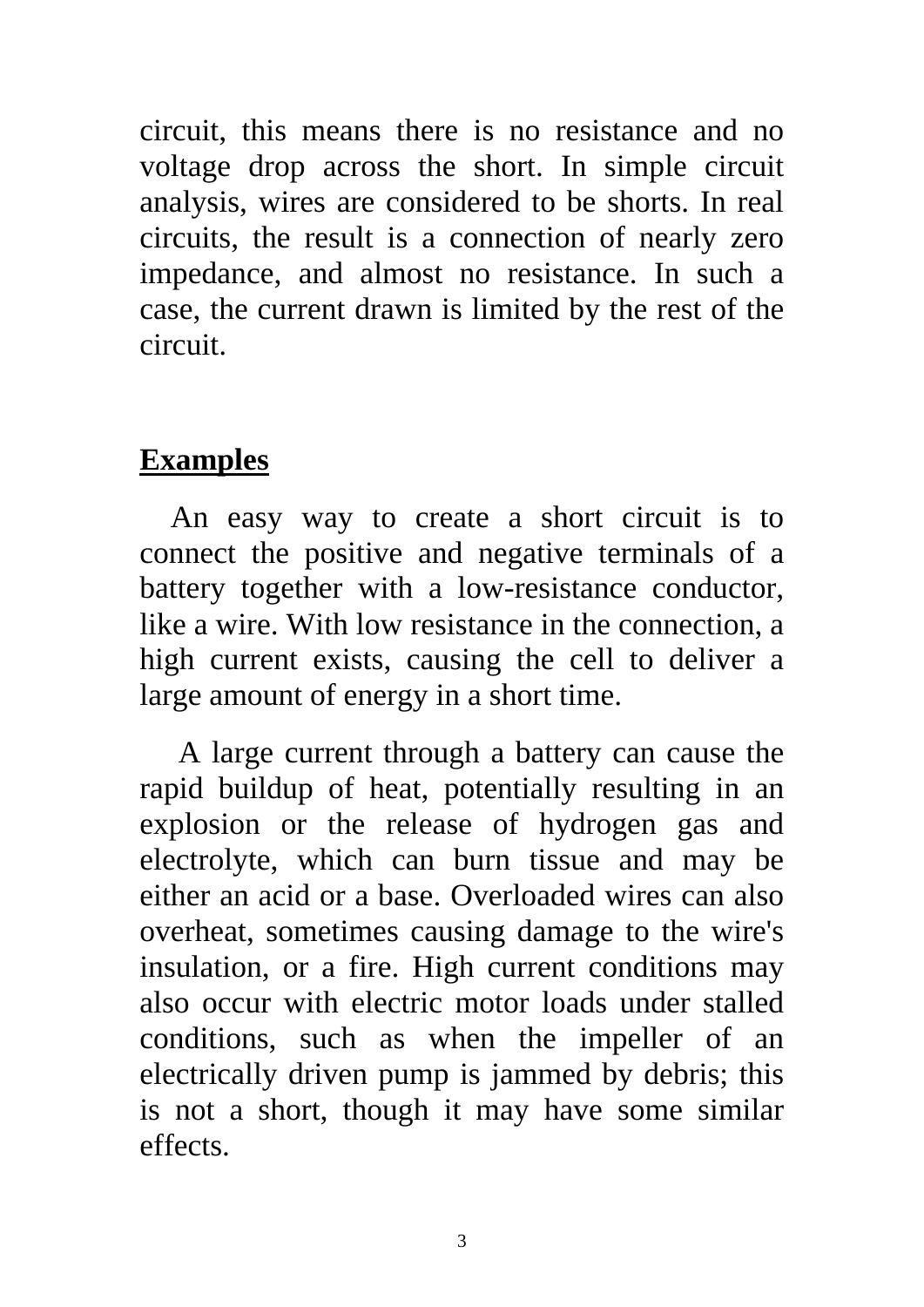In electrical devices, unintentional short circuits are usually caused when a wire's [insulation](http://en.wikipedia.org/wiki/Electrical_insulation) breaks down, or when another conducting material is introduced, allowing charge to flow along a different path than the one intended.

 In [mains](http://en.wikipedia.org/wiki/Mains_electricity) circuits, short circuits may occur between two [phases,](http://en.wikipedia.org/wiki/Polyphase_system) between a phase and [neutral](http://en.wikipedia.org/wiki/Ground_and_neutral) or between a phase and [earth](http://en.wikipedia.org/wiki/Ground_and_neutral) (ground). Such short circuits are likely to result in a very high current and therefore quickly trigger an overcurrent protection device. However, it is possible for short circuits to arise between neutral and earth conductors, and between two conductors of the same phase. Such short circuits can be dangerous, particularly as they may not immediately result in a large current and are therefore less likely to be detected. Possible effects include unexpected energisation of a circuit presumed to be isolated. To help reduce the negative effects of short circuits, power distribution transformers are deliberately designed to have a certain amount of [leakage reactance.](http://en.wikipedia.org/wiki/Leakage_inductance) The leakage reactance (usually about 5 to 10% of the full load impedance) helps limit both the magnitude and rate of rise of the fault current.

 A short circuit may lead to formation of an [arc](http://en.wikipedia.org/wiki/Electric_arc). The arc, a channel of hot ionized [plasma](http://en.wikipedia.org/wiki/Plasma_%28physics%29), is highly conductive and can persist even after significant amount of original material of the conductors was

4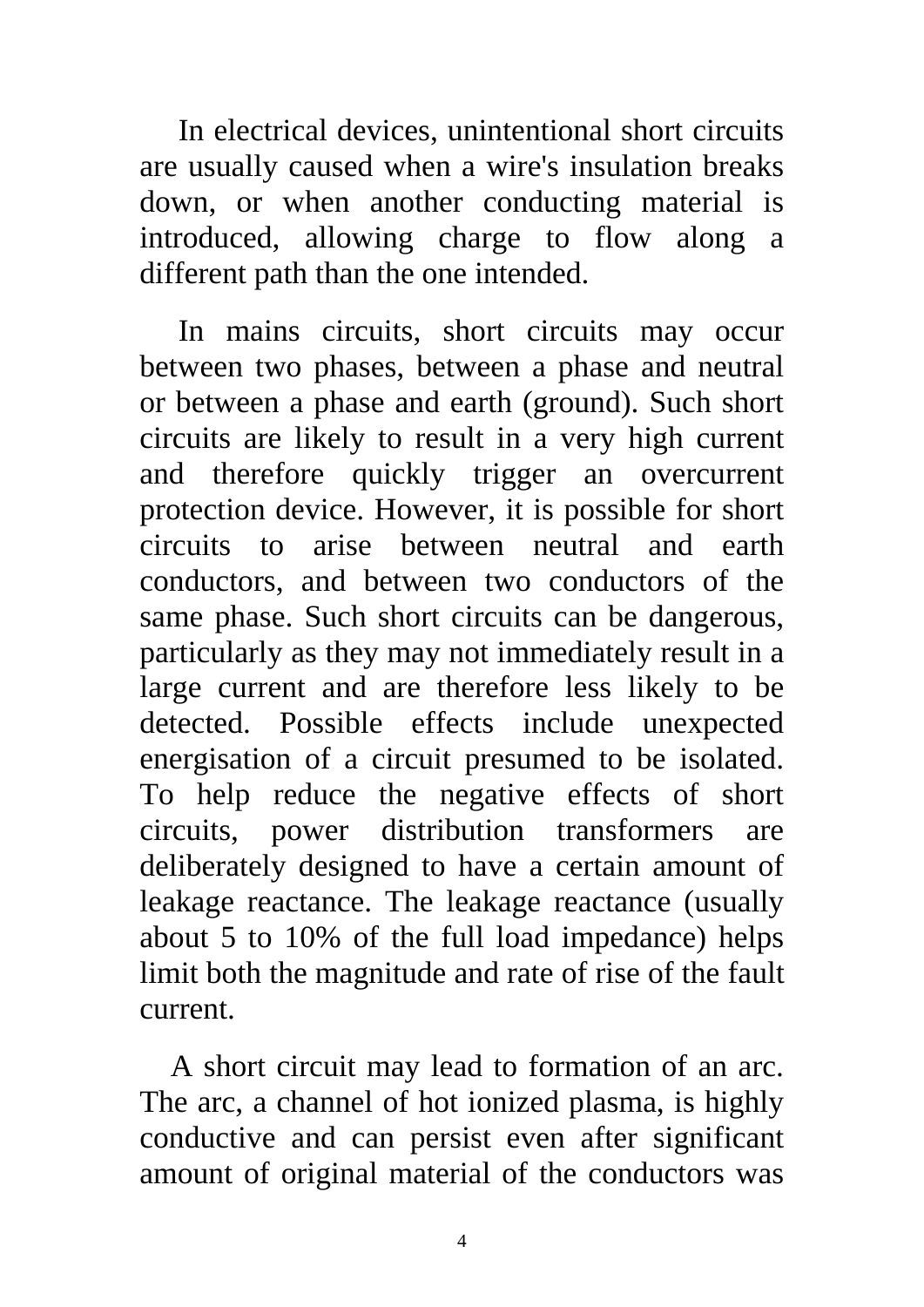evaporated. Surface erosion is a typical sign of electric arc damage. Even short arcs can remove significant amount of materials from the electrodes.

# **Types of electrical faults:**

| <b>Symmetrical faults:</b> | 1- Three phase fault                           |
|----------------------------|------------------------------------------------|
|                            | 2- Three phase to ground                       |
| fault                      |                                                |
| faults                     | Unsymmetrical faults: 1- Single-line to ground |
|                            | 2- Line to line faults                         |
|                            | 3- Double line to ground                       |

fault

## **Purpose of protection system:**

- Minimize damage
- Leave unaffected equipment in-service.
- Maintain equipment operating limits.
- Maintain electrical system stability.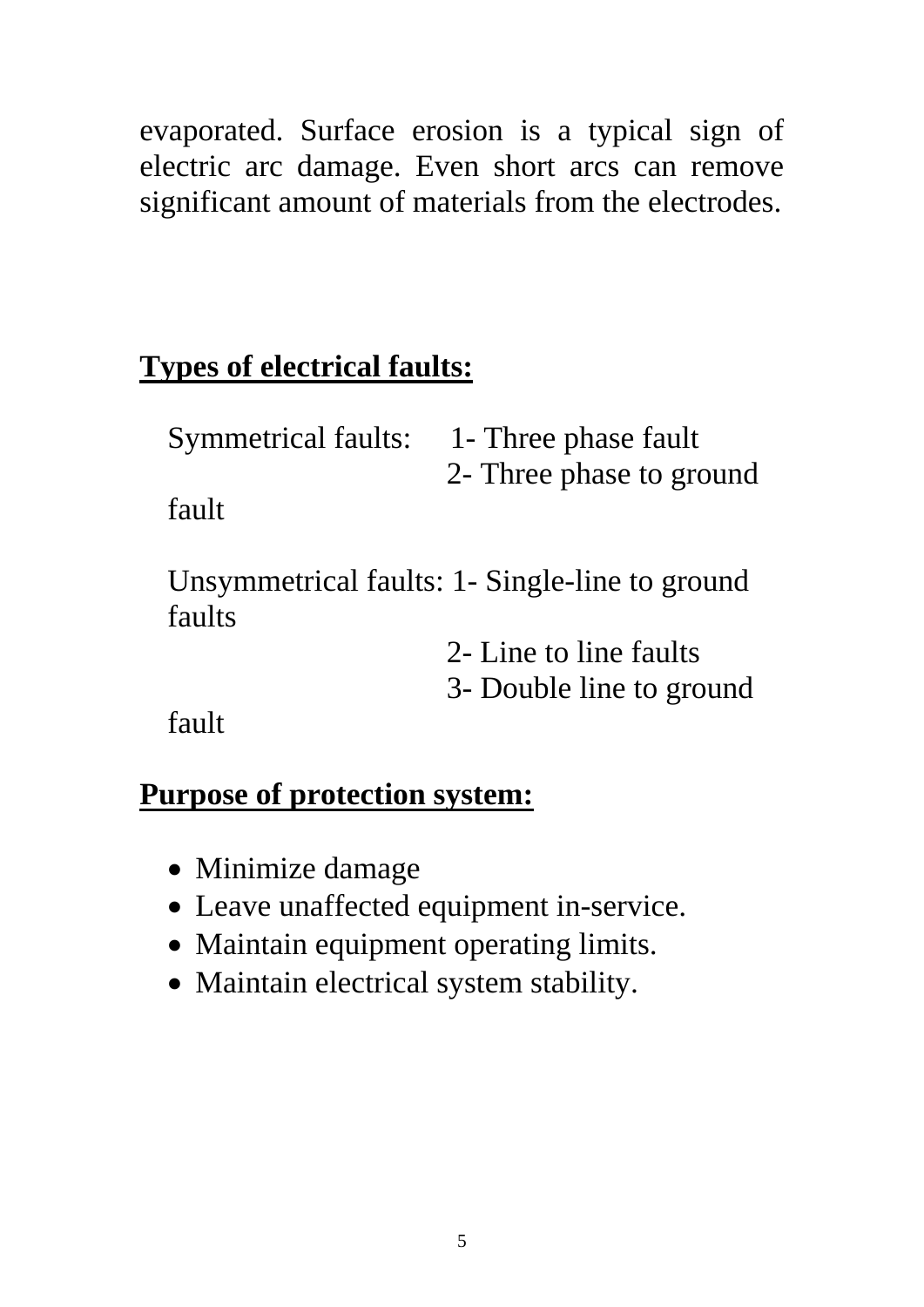## **Requirements of a protection system:**

• Speed

The protection system should disconnect the faulty section as fast as possible for the following reasons:

- a)Electrical apparatuses may be damaged if they are made to carry the fault currents for a long time
- b)A failure on the system leads to a great reduction in the system voltage. If the faulty section is not disconnected quickly, then the low voltage which created by the fault may shut down the consumers motors and generators on the system may become unstable.
- c)The high speed relay system decreases the possibility of development of one type of fault into the other more several types.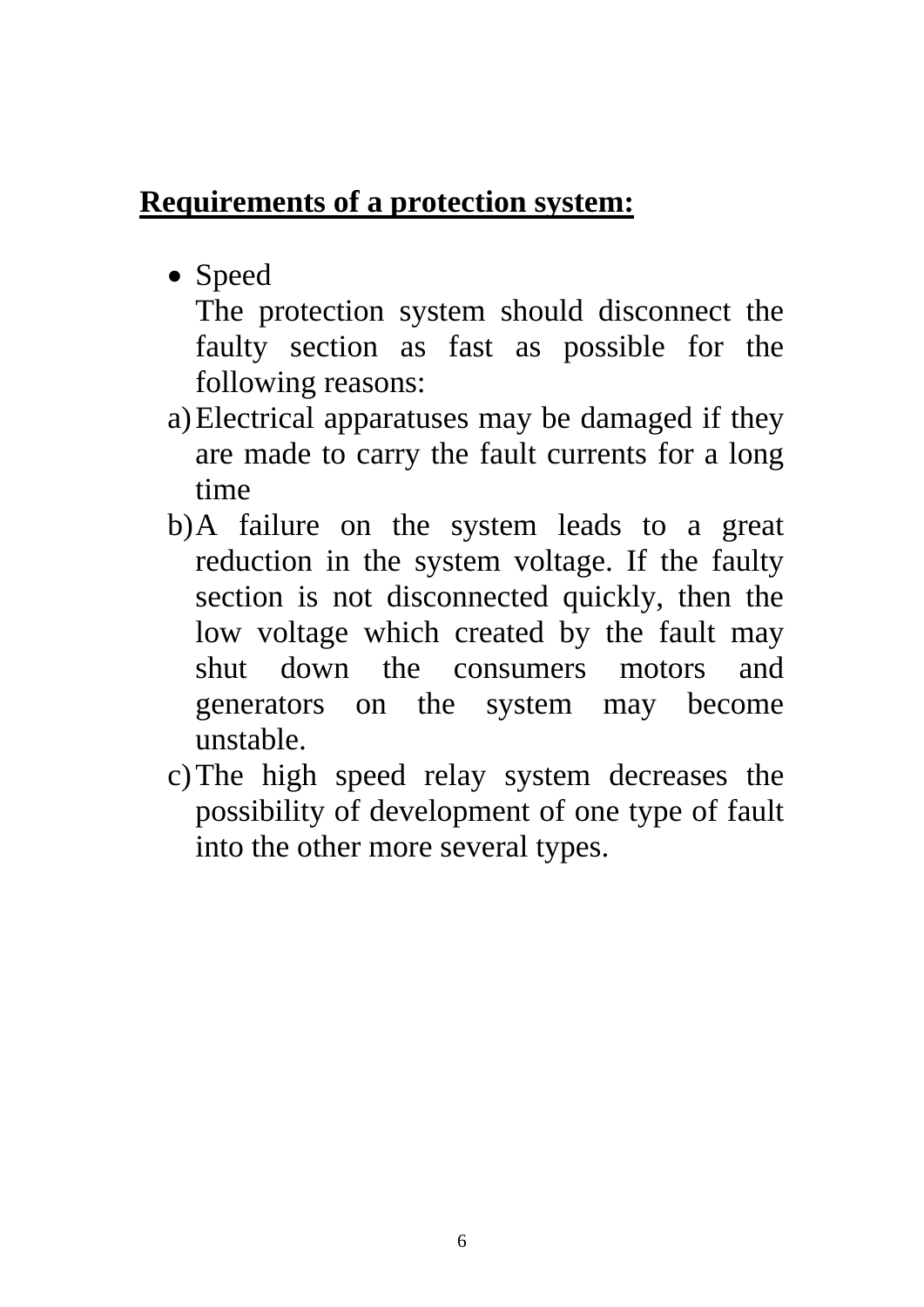### • Reliability

It is the ability of the protection system to operate under the per-determined conditions. Without reliability, the protection would be rendered largely ineffective and could even become a liability.

- Security
- Sensitivity

It is the ability of the protection system to operate with low value of actuating quantity.

• Economy:

 The most important factor in the choice of a particular scheme is the economic aspect. Sometimes economically unjustified to use an ideal scheme of protection and a compromise method has to be adopted. As a rule the protective gear should not costs more that 5% of the total cost. However, when the apparatus to be protected is of utmost importance (e.g. generator, main transmission line, etc) economic considerations are often subordinated to reliability.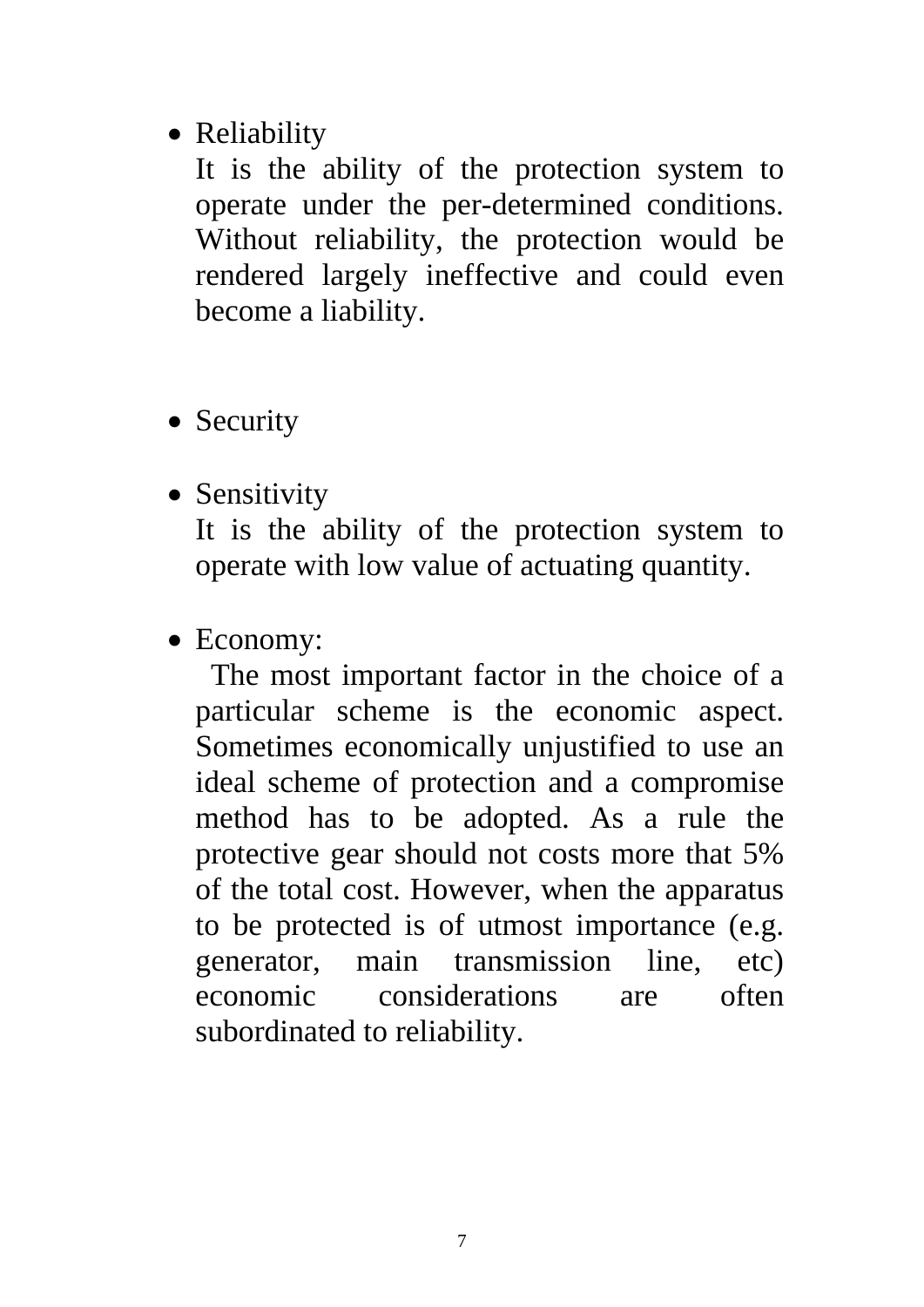### **Relays**

 Relays are electrical switches that open or close another circuit under certain conditions. The relay detects the fault and initiates the operation of the circuit breaker to isolate the defective element from the rest of the system. The relay detects the abnormal conditions in the electrical circuits by constantly measuring the electrical quantities which are different under normal and fault conditions. The electrical quantities which may change under fault conditions are voltage, current, frequency and phase angle. Through the changes in one or more of these quantities, the faults signal their presence type and location to the protective relays. Having detected the fault, the relay operates to close the trip circuit of the breaker. This results in the opening of the breaker and disconnection of the faulty circuit. Relays are used throughout the automobile. Relay which come in assorted sizes, ratings and applications are used as remote control switched. A typical vehicle can have 20 relays or more.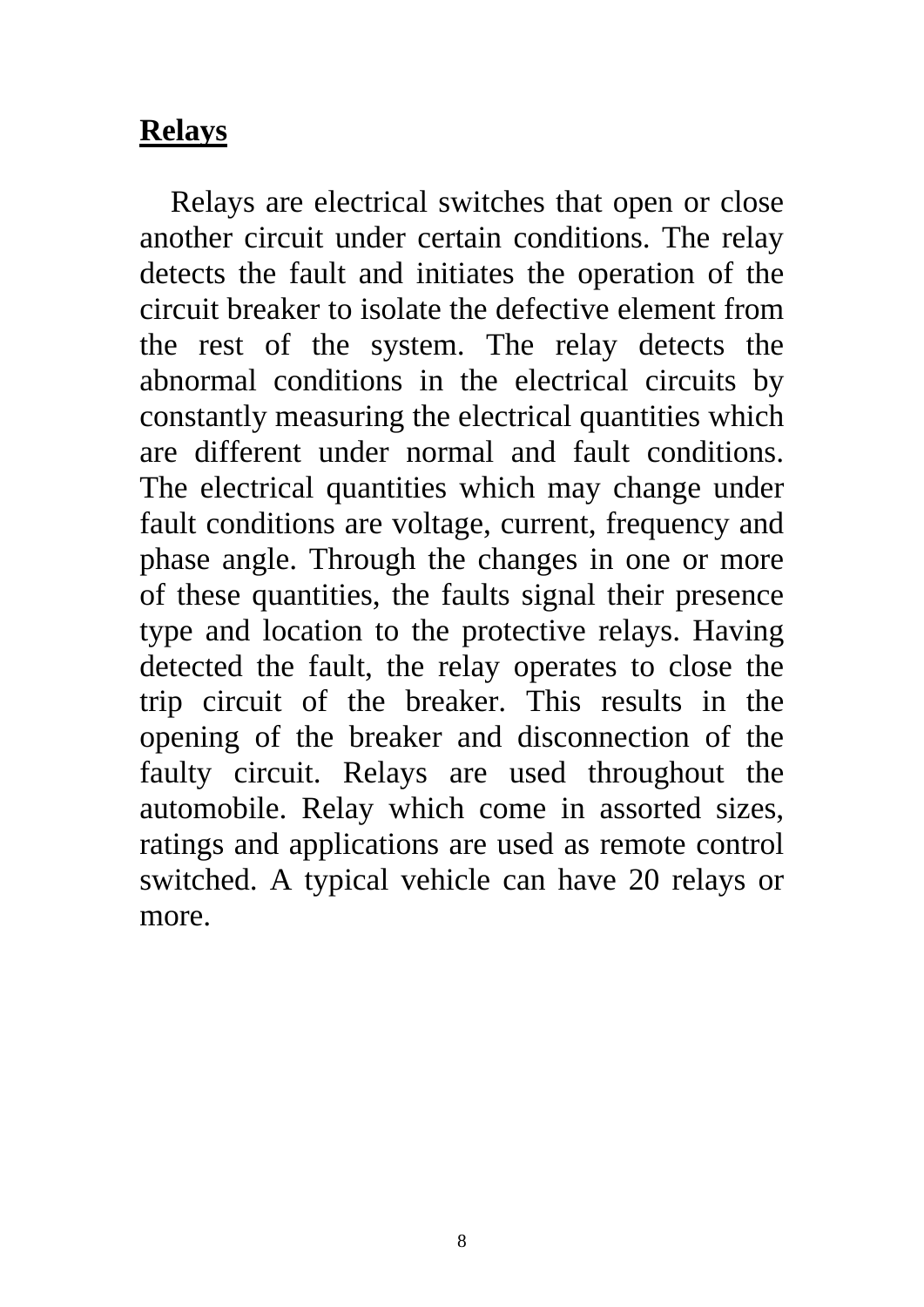A typical relay circuit is shown in figure (1). This diagram shows one-phase of 3- phase system for simplicity.

 The relay circuit connections can be divided into three parts:

i) First part is the primary winding of current transformer (CT) which is connected in series with the line to be protected.

ii) Second part consists of secondary winding of current transformer (CT) and the relay operating coil.

iii) Third part is the tripping circuit which may be either A.C. or D.C. it consists of a source of supply the trip coil of the circuit breaker and the relay stationary contacts.



Figure (1).